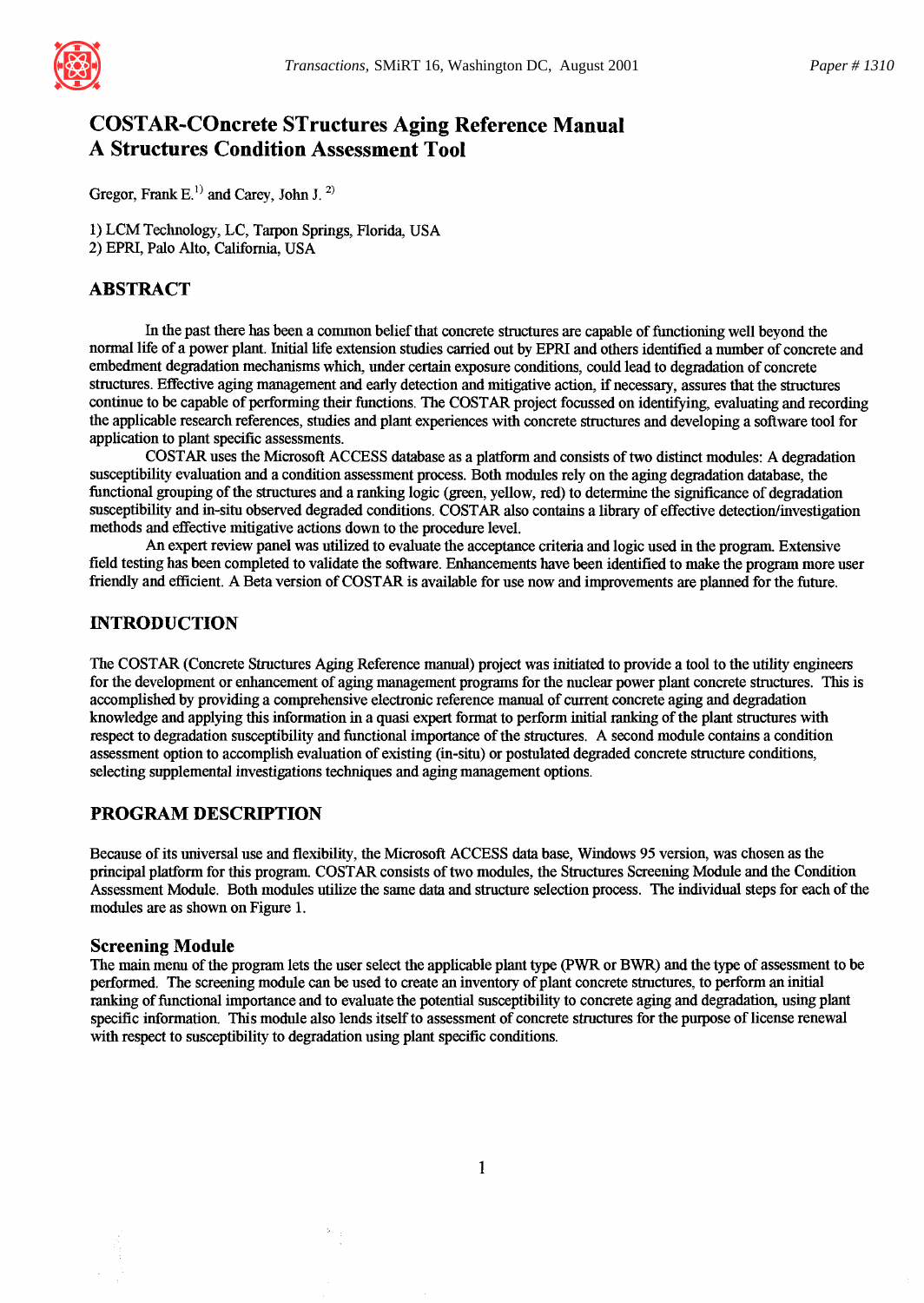### FIG. 1 COSTAR **Program Flow** Chart

| <b>STRUCTURE</b><br><b>SCREENING</b><br>MODIILE                                | <b>CONDITION</b><br><b>ASSESSMENT</b><br>MODULE                                |
|--------------------------------------------------------------------------------|--------------------------------------------------------------------------------|
| <b>SELECT STRUCTURE</b><br><b>FROM THE MENU</b>                                | <b>SELECT THE</b><br><b>STRUCTURE AND</b><br><b>GROUP</b>                      |
| <b>VERIFY STRUCTURE</b><br><b>GROUP SELECTION</b>                              | <b>DETERMINE</b><br><b>OBSERVED</b><br><b>AGING EFFECTS</b>                    |
| <b>CHOOSE</b><br><b>FUNCTIONAL</b><br><b>ATTRIBUTES</b>                        | <b>DETERMINE</b><br><b>SEVERITY</b><br><b>OF OBSERVED</b><br><b>CONDITIONS</b> |
| <b>REVIEW</b><br><b>APPLICABLE</b><br><b>AGING</b><br><b>MECHANISMS</b>        | SELECT<br><b>SUPPLEMENTAL</b><br><b>INVESTIGATIONS</b>                         |
| <b>SELECT</b><br><b>DEGRADATION</b><br><b>ATTRIBUTES AND</b><br><b>RANKING</b> | <b>SELECT AGING</b><br><b>MANAGEMENT</b><br><b>OPTIONS</b>                     |
| <b>SELECT</b><br><b>MITIGATION</b><br><b>ATTRIBUTES AND</b><br><b>RANKING</b>  | <b>DETERMINE</b><br><b>INSPECTION</b><br><b>FREQUENCY</b>                      |
| <b>RESULTS AND</b><br><b>REPORT OPTIONS</b>                                    | <b>RESULTS AND</b><br><b>REPORT OPTIONS</b>                                    |

#### **.Structures Menu**

The Structures Menu consists of a comprehensive listing of common concrete structures found in nuclear power plants, representing BWR and PWR plants. Reinforced, unreinforced and precast concrete, reinforced and prestressed containment structures, as well as masonry block structures are included, together with the embedded rebar and steel embedments. Steel structures are not included in the scope of this program. A specific objective was to include all applicable concrete structures, whether safety related or not, underground, underwater, inaccessible or simple slabs or footings. In all 141 structures are listed in the menu, many of them in duplicate due to differing names, functions or configuration.

#### Structure **Groups**

Each of the individual concrete structures are categorized into one of twelve Structure Groups with similar function, environmental conditions and exposure. While the structure groups have been predetermined by an expert panel, a different group can be designated based on plant unique conditions. Detailed Structure Group descriptions are provided to assure that the most fitting group is matched with the plant conditions. A specific structure, such as the Reactor Building in a BWR or the Auxiliary Building in a PWR, can be represented by a number of different elements. Each element, exhibiting its own unique condition, fimction or exposure and belonging to a specific structure group, for instance the Building-Exterior, Buildings-Interior, Below Grade Structures and Equipment Foundations could be evaluated separately for these buildings.

The structure groups are linked to the functional attributes and the aging mechanisms, predetermined by an expert panel.

#### **Functional Attributes**

In order to establish the relative importance of the structures, the various functions must be considered. A total of 14 functions have been identified, as shown on Table 1. Detailed descriptions were generated for each function to assure that the user selects the appropriate and applicable functions. To compensate for the fact that not all functions are of equal importance, weighting factors were applied, as indicated on Table 1. Passive functional attributes (i.e., water retention) were assigned a base factor of 1.0, active fimctional attributes (i.e., vibration, impact) and pressure retaining functions are given a factor of 1.5 and the safety related and risk significant attributes are assigned an importance factor of 2.0.

The functional importance of the structure is based on the cumulative value of these functions and assigning a range to each of three functional importance categories as follows:

A range of 0 to <3.0 is referred to as a "Standard Structure".

A range of 3.0 to 6.0 is referred to as a

°'Important Structure".

A range of >6.0 is referred to as a "Critical Structure".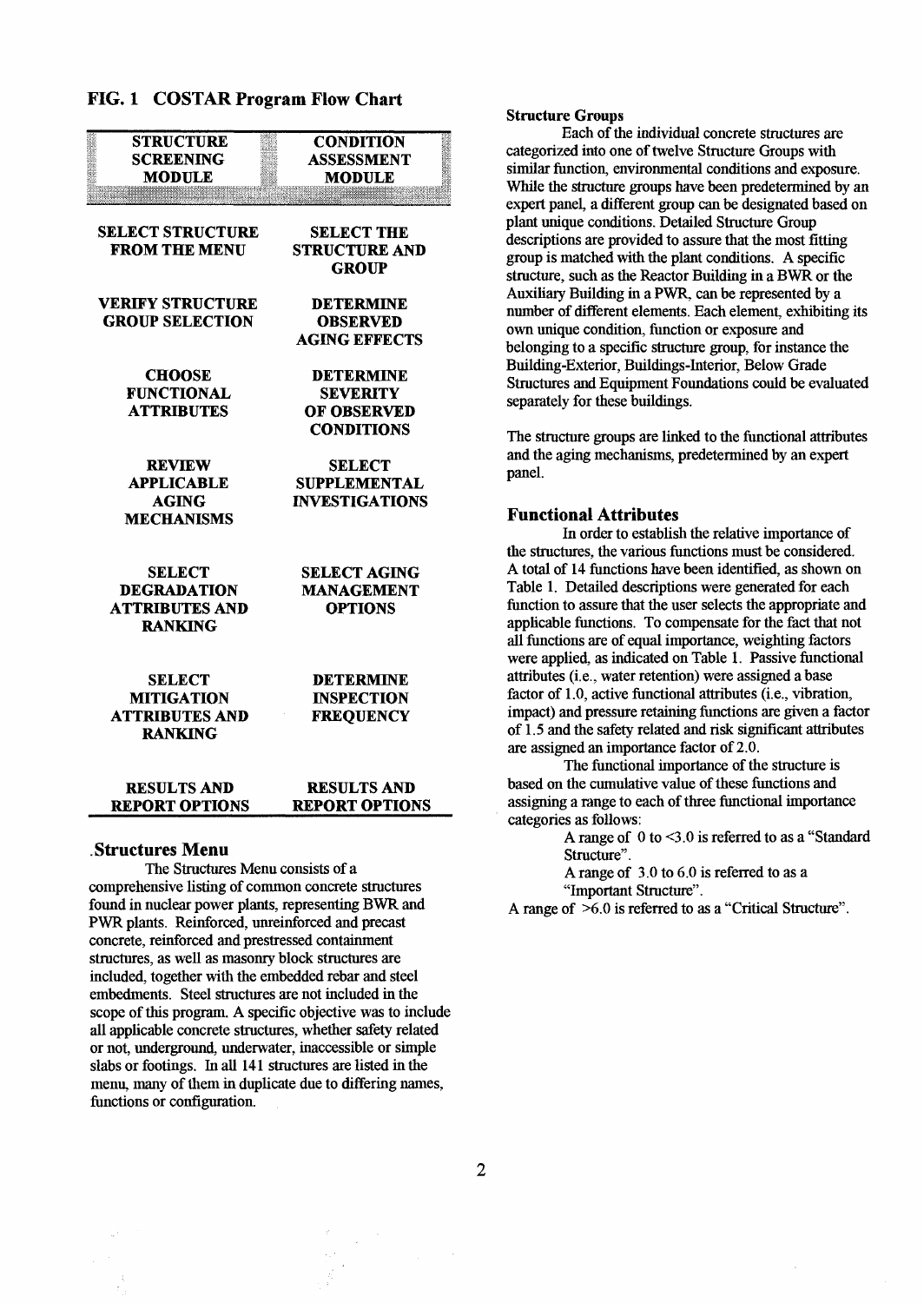## **TABLE 1 COSTAR Functional Attribute Listing**

| <b>Functional Attribute</b>        | Weighting<br>Factor |
|------------------------------------|---------------------|
| <b>Environmental Protection</b>    |                     |
| <b>Water Retention</b>             | 1.5                 |
| <b>Flow Channeling</b>             |                     |
| <b>Impact Load</b>                 |                     |
| <b>Vibrational Load</b>            | 1.5                 |
| <b>Pressure Retaining</b>          | 1.5                 |
| <b>Thermal Exposure</b>            |                     |
| Encasement                         |                     |
| Prestressing                       | 1.5                 |
| <b>Shielding, Barrier</b>          |                     |
| <b>Support Functions (Pullout)</b> | 1.5                 |
| <b>Leak Tightness</b>              |                     |
| <b>Risk Significant</b>            | 2                   |
| <b>Safety Related</b>              | 2                   |

## **Aging Mechanisms**

A comprehensive review of the available and applicable literature on concrete aging and degradation identified many diverse aging mechanisms, which were eventually grouped into 16 common aging mechanisms. For each of the mechanisms a detailed standard description was generated to assure consistency in the definition of the terms used in this program. Each aging mechanism has been linked to the structure groups to indicate the potential susceptibility and eliminating combinations that are not feasible. The feasible mechanisms for the structure group under consideration are displayed in the program and the user selects those applicable to the structure under consideration and representative of the plant conditions. Other mechanisms can be chosen, however, this would reflect a highly unusual condition.

The aging mechanisms have also been linked to the aging effects (discussed later) and the Degradation and Mitigation Attributes associated with the respective aging mechanism.

### **Degradation Attributes**

Degradation Attributes are those plant specific conditions and features which determine the rate of degradation, the susceptibility of the structure and the long term performance expectations. From the available literature, 14 pertinent degradation attributes were identified as applicable to the nuclear plant concrete

## **TABLE 2 COSTAR Aging Mechanisms Listing**

| <b>Aging Mechanism Name</b>          |
|--------------------------------------|
| Abrasion, Erosion And Cavitation     |
| <b>Bio-Fouling</b>                   |
| <b>Chemical Attack - Aggressive</b>  |
| <b>Corrosion Of Embedded Steel</b>   |
| <b>Cracking of Masonry</b>           |
| Creep                                |
| <b>Current - Cathodic Protection</b> |
| <b>Elevated Temperature</b>          |
| <b>Environmental Degradation</b>     |
| Fatigue, Vibration                   |
| Freeze-Thaw                          |
| <b>Irradiation Of Concrete</b>       |
| Leaching of Calcium Hydroxide        |
| <b>Reaction With Aggregates</b>      |
| Settlement                           |
| Shrinkage                            |

structures, as shown on Table 3. Each degradation attribute has a detailed description, discussing the degradation effects, the manifestations, materials affected or susceptible locations. The plausible degradation attributes associated with the aging mechanism have been predetermined, however, the user may choose others or simply select only those which are truly representative of his plant conditions and features. The objective can also be to postulate certain conditions to determine the potential consequences.

For each degradation attribute a Low, Medium and High criteria of severity has been established, utilizing nationally recognized Codes and Standards (ACI, ASTM, ASME) available literature, concrete aging experience and international research. Each criteria is described with respect to its technical basis and cross references have been added to allow further review or interpretation by the user. In some cases, the completion of actual evaluations nmy require acquisition of additional plant specific data, such as water chemistry or ground water level. The emphasis of the evaluation should focus on the dominant plant specific degradation attributes only, i.e., one or two, which lead to the overall structure ranking.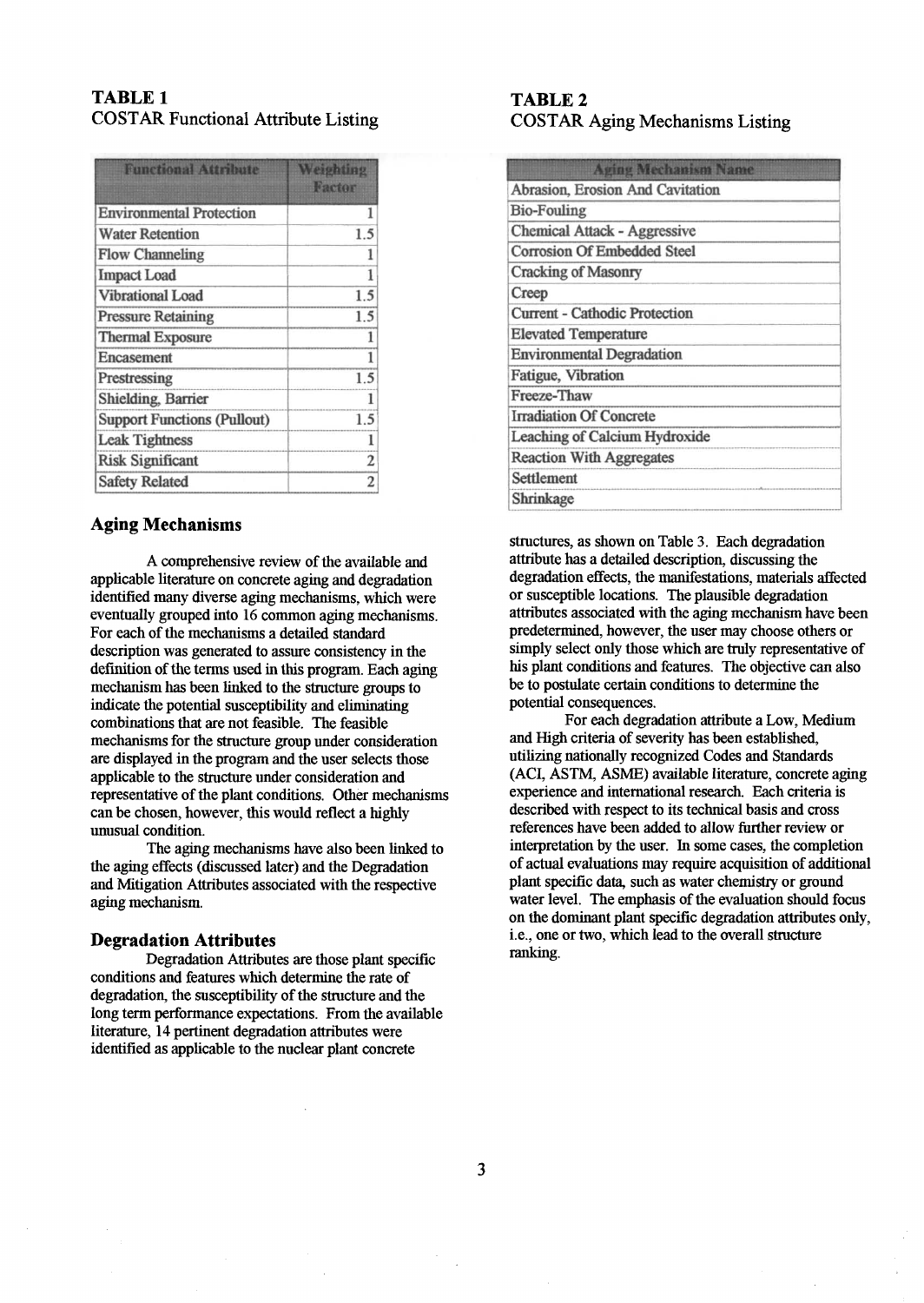#### **Mitigation Attributes**

Mitigation Attributes are those plant conditions and features which offset or mitigate the effects of the degradation, prolong the life of the concrete structure and protect the structure against unexpected degradation of its functions. An assessment matrix was constructed to link the mitigation attributes with the degradation attributes to verify that each mitigation attribute is capable of offsetting a degradation attribute, as shown on Table 3. The unacceptable combinations were blocked within the program (i.e., surface coatings cannot mitigate radiation **effects).** 

As with the degradation attributes, detailed descriptions are provided for the mitigation attributes and the Low, Medium and High rank criteria were established on the basis of available information, no new data or research was conceived under this program. The criteria bases are described and referenced, to permit additional review or interpretation by the user.

| Mitigation Attribute $\rightarrow$   | <b>Surface</b>  | Cover           | <b>Concrete</b> | <b>Effective</b>   |
|--------------------------------------|-----------------|-----------------|-----------------|--------------------|
| Degradation Attribute $\downarrow$   | <b>Coatings</b> | <b>Concrete</b> | <b>Quality</b>  | <b>Preventive</b>  |
|                                      |                 |                 |                 | <b>Maintenance</b> |
| <b>Flow Velocity</b>                 | X               | X               | x               | X                  |
| <b>Suspended Solids</b>              | x               | X               | X               | X                  |
| <b>Aggressive Water/Soil</b>         | X               | X               | x               | X                  |
| Type Of Water                        | X               | x               | X               | X                  |
| <b>Surface Cracking</b>              | X               | X               | x               | X                  |
| Cavitation                           | X               | X               | x               | X                  |
| <b>Surface Porosity</b>              | X               | X               | X               | X                  |
| Exc.Loads, Impact Vibration          | <b>NA</b>       | X               | x               | x                  |
| <b>Temperature Exposure</b>          | x               | X               | X               | X                  |
| <b>High Current Flow</b>             | <b>NA</b>       | <b>NA</b>       | x               | X                  |
| <b>High Radiation</b>                | NA              | <b>NA</b>       | X               | X                  |
| <b>Reactive Aggregates</b>           | X               | X               | X               | X                  |
| Soil And Pile Foundation             | NA              | NA              | X               | X                  |
| <b>High Fluctuating Ground Water</b> | x               | X               | X               | X                  |

### **TABLE 3 Matrix of Mitigation and Degradation Attribute Combinations**

#### **Summation Logic**

A numerical logic needed to be developed to take into account the functional importance of the structure, the number of aging mechanisms, the degradation susceptibility and the degradation and mitigation attributes. The logic chosen for use in COSTAR consists of a "Traffic Light" color code linked to the Low, Medium and High criteria scores for the mitigation and degradation attributes as follows:

- A Low Criteria Rank is designated Green with a numerical value of 1.0 or 4.0 for the Degradation and Mitigation Attribute respectively.
- A Medium Criteria Rank is designated Yellow with a numerical value of 2.0
- A High Criteria Rank is designated Red with a numerical value of 4.0 or 1.0 for the Degradation and Mitigation Attribute respectively.
- The sum averages are computed for each aging mechanism
- The individual aging mechanism is determined to be red, yellow or green, using the logic shown on Table 4.
- For structures with several Aging Mechanisms, the results are combined, using the logic shown on Table 5.

The final result of the screening process is to assign the structure into one of three categories:

- Green The structure is not exposed to unusual conditions requiring specific attention or **targeted**  preventive maintenance.
- Yellow The structure is susceptible to degradation and mitigative or preventive actions should be contemplated. The structure deserves closer attention and periodic condition review.
- Red The structure could be subject to degradation which would impair its function over time and within the current life cycle. Preventive or mitigative actions should be considered in the near term and additional investigations should be considered.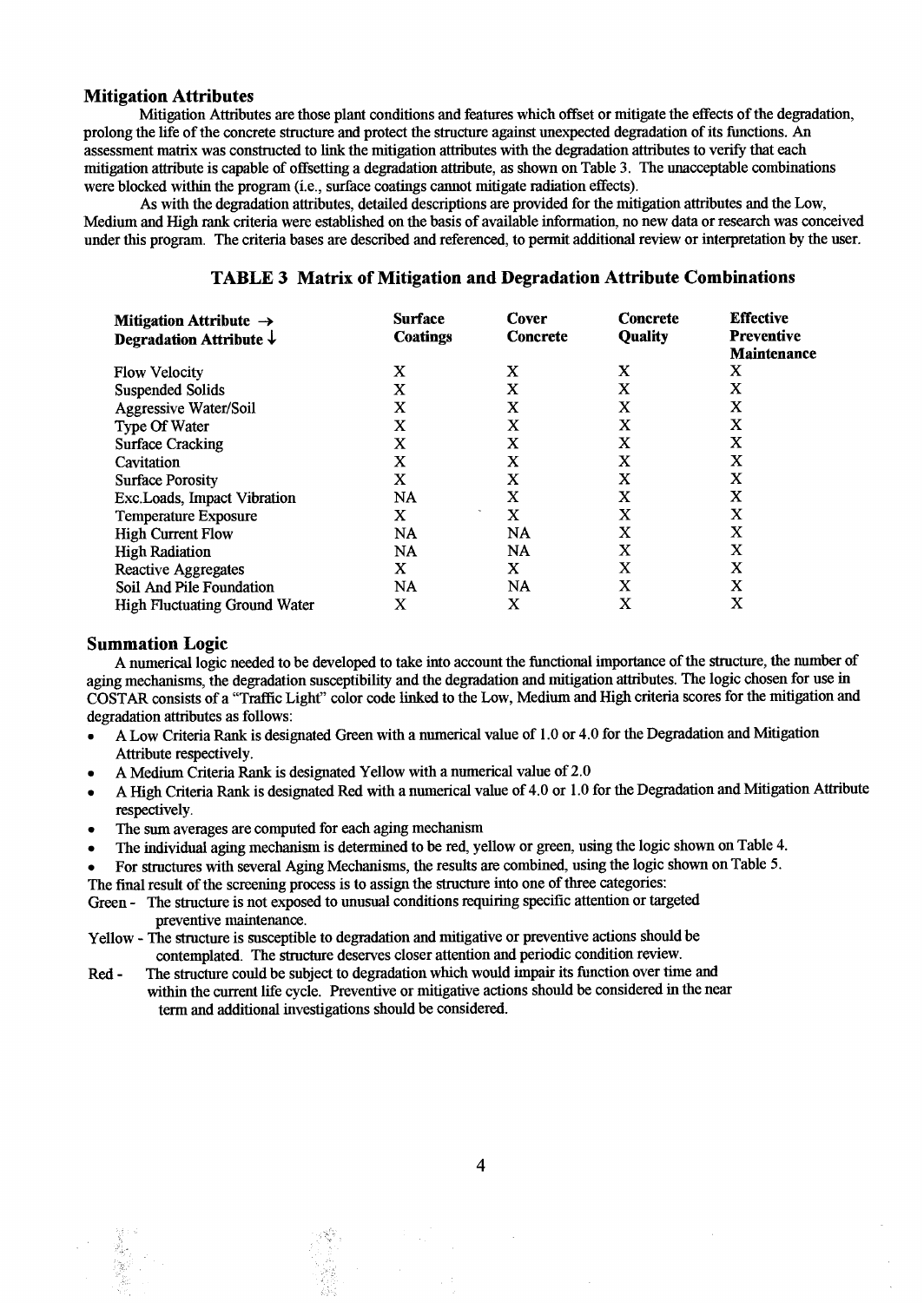| <b>Degradation Attributes</b> |            | <b>Mitigation Attributes</b> |                  |  |  |  |
|-------------------------------|------------|------------------------------|------------------|--|--|--|
| <b>SCORE</b>                  | <b>DAS</b> | <b>SCORE</b>                 | <b>MAS</b>       |  |  |  |
|                               |            |                              |                  |  |  |  |
| LLLLL                         | 1,0        | <b>LLLL</b>                  | 4.0              |  |  |  |
| <b>LLLLM</b>                  | 1.2        | <b>LLLM</b>                  | 3.5              |  |  |  |
| <b>LLLMM</b>                  | 1.4        | <b>LLMM</b>                  | 3.0              |  |  |  |
| <b>LLMMM</b>                  | 1.6        | <b>LMMM</b>                  | 2.5              |  |  |  |
| <b>LMMMM</b>                  | 1.8        | <b>MMMM</b>                  | $\overline{2.0}$ |  |  |  |
| <b>MMMMM</b>                  | 2.0        | <b>LMMH</b>                  | 2.25             |  |  |  |
| <b>LMMMH</b>                  | 2.2        | <b>LMHH</b>                  | 2.0              |  |  |  |
| <b>MMMHH</b>                  | 2.8        | <b>MHHH</b>                  | 1.25             |  |  |  |
| MMHHH                         | 3.2        | <b>MMHH</b>                  | 1.5              |  |  |  |
| МНННН                         | 3.6        | <b>LHHH</b>                  | 1.75             |  |  |  |
| <b>LLLHH</b>                  | 2.2        | <b>LLHH</b>                  | 2.5              |  |  |  |
| <b>LLMMH</b>                  | 2.0        |                              |                  |  |  |  |
| <b>LLLMH</b>                  | 1.8        |                              |                  |  |  |  |
| <b>LLLLH</b>                  | 1.6        |                              |                  |  |  |  |
| <b>LHHH</b>                   | 3.25       | <b>LLM</b>                   | 3.33             |  |  |  |
| <b>LMHH</b>                   | 2.75       | <b>LMM</b>                   | 2.66             |  |  |  |
| <b>LLMH</b>                   | 2.0        | <b>MMM</b>                   | 2.0              |  |  |  |
| <b>LLLH</b>                   | 1.75       | <b>MMH</b>                   | 1.66             |  |  |  |
| <b>LLMM</b>                   | 1.5        | <b>MHH</b>                   | 1.33             |  |  |  |
| <b>LLLM</b>                   | 1.25       | LLH                          | 3.0              |  |  |  |
|                               |            | <b>LHH</b>                   | 2.0              |  |  |  |
| <b>LLM</b>                    | 1.33       | <b>LMH</b>                   | 2.33             |  |  |  |
| <b>LMM</b>                    | 1.66       |                              |                  |  |  |  |
| <b>MMM</b>                    | 2.0        | LH                           | 2.5              |  |  |  |
| <b>MMH</b>                    | 2.66       | LM                           | 3.0              |  |  |  |
| <b>MHH</b>                    | 3.33       | <b>MH</b>                    | 1.5              |  |  |  |

# **Table 4 Scoring Logic For Combining Degradation And Mitigation Attributes**

 $MAS = Mitigation$  Attribute Sum Average i.e., LMMH=4+2+2+1=9/4=2.25

DAS = Degradation Attribute Sum Average

i.e., LMMMH= $1+2+2+2+4=11/5=2.2$ 

IF DAS>3.19 THEN SUM=4 (RED), IF DAS<2.19 AND MAS<1.76 THEN SUM=1 (GREEN), ELSE SUM=2 (YELLOW)

BOLD=GREEN COMBINATIONS *ITALIC=RED* COMBINATIONS, ALL OTHER COMBINATIONS ARE YELLOW GREEN=LOW (L)=1 FOR DEGRADATION AND 4 FOR MITIGATION, YELLOW= MEDIUM (M)=2 FOR BOTH  $RED = HIGH (H) = 4 FOR DEGRAPHON AND 1 FOR MITIGATION$ 

| TABLE 5 COSTAR Ranking Logic For Multiple Aging Mechanisms (AM) |  |  |  |  |  |  |
|-----------------------------------------------------------------|--|--|--|--|--|--|
|-----------------------------------------------------------------|--|--|--|--|--|--|

| AM#1 |                | AM#2        |             | AM#3         |           |    | AM #4  |                |         | <b>STRUCTURE</b> |   |   |   |   |
|------|----------------|-------------|-------------|--------------|-----------|----|--------|----------------|---------|------------------|---|---|---|---|
| ┻    | M              | $\mathbf H$ | ≖           | M            | $\bf H$   | L. | M      | $\mathbf H$    | ┻       | M                | н |   | М | н |
| x    | $\blacksquare$ |             | $\tau$<br>A |              | -         | x  | -      |                | X       | -                |   | X |   |   |
|      | x              |             | X           |              |           | x  |        |                | x       |                  |   |   |   |   |
|      | X              |             |             | x            | $\bullet$ | x  | -      |                | x       | $\blacksquare$   |   |   |   |   |
|      | x              | -           | -           | x            | -         |    | x      | $\blacksquare$ | X       |                  |   |   |   |   |
|      |                | X           | v<br>́△     | $\mathbf{r}$ |           | x  | $\sim$ | -              | ٦z<br>л |                  |   |   |   |   |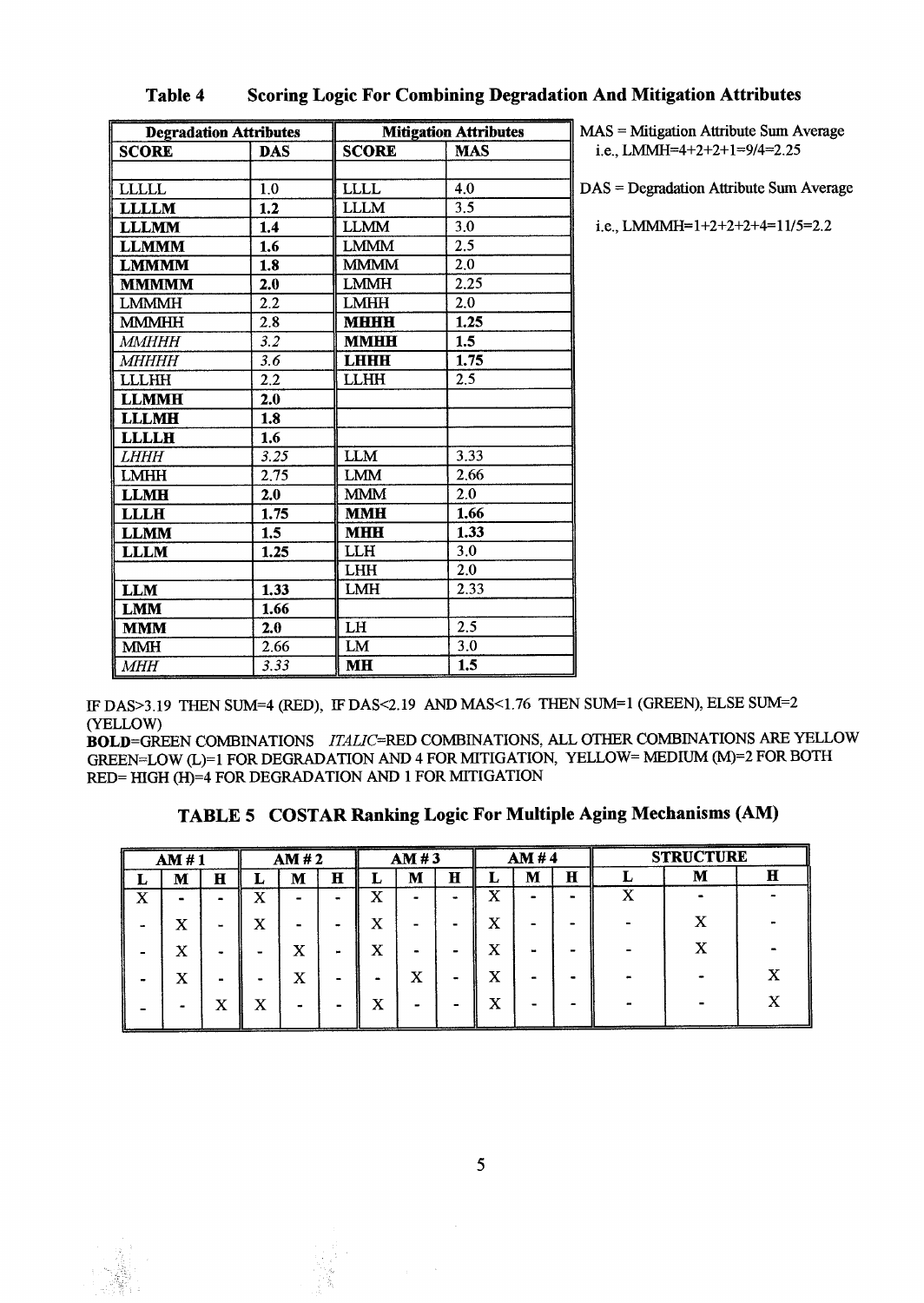In conclusion, the scoring criteria can be summarized as follows:<br>All the AM's are "L"<br>Then the Structure is ranked All the AM's are "L"<br>Then the Structure is ranked "L" (Green)<br>One AM is "M" Then the Structure is ranked "M" (Yellow One AM is "M" Then the Structure is ranked "M" (Yellow)<br>Two AM's are "M" Then the Structure is ranked "M" (Yellow) Two AM's are "M" Then the Structure is ranked "M" (Yellow)<br>More than two AM's are "M" Then the Structure is ranked "H" (RED) More than two AM's are "M" Then the Structure is ranked " H " (RED)<br>Any AM is " H " Then the Structure is ranked " H " (RED) Then the Structure is ranked " $H$ " (RED)

#### **Screening Results and Report**

After successful entry of all the required data, the results are computed and displayed on a Screening Assessment Form. The form will show the Structure Functional Category (Standard, Important, Critical) and the Structure Rank (Green, Yellow, Red), as explained above. Two report options are provided, a Detailed Structure Report for the individual structure displaying the input data and the results and a Summary Report for all the evaluated structures in a tabular form, sorted by Structure Rank (Red, Yellow, Green).

### CONDITION ASSESSMENT MODULE

The Condition Assessment Module can be chosen to start the evaluation of plant specific conditions observed as a result of inspections, walkdowns or ongoing investigations. Of particular importance are conditions identified under the Structural Monitoring Program, such as observed degradation, impaired functions (leaking roof, broken concrete pads) or abnormal conditions. These conditions need to be evaluated quickly for corrective action or disposition and could be appropriate candidates for this COSTAR condition assessment module.

#### **Structure and Structure Group Selection**

The selection process for the structure to be evaluated and the applicable structure group selection uses the same data base and methodology described for the Screening Module above. Because the Condition Assessment is plant specific, it is important to select the most applicable structure and associated structure group for the case. Review of the descriptions will help focusing in on the correct choice.

#### **Aging Effects and Aging Mechanisms**

Aging Effects are the conditions or manifestations of degraded concrete structures as observed in the field and they are the observable consequences of active aging mechanisms. Based on available industry literature [1 through 19], 10 relevant aging effects have been identified and cross linked to the applicable aging mechanisms capable of causing these effects. Each aging effect is also linked to those supplemental investigations and aging management options which may be applicable to the observed conditions. Using the actual field conditions, the user selects one or more of the Aging Effects and reviews the detailed descriptions for the aging effect and the three evaluation criteria, to determine which most closely matches the in-situ conditions. The criteria values are viewed as ranges of severity and are a guidance to the evaluating utility engineer. Where possible, references have been provided for the technical bases of the criteria.

#### **Aging Effects Ranking Logic**

The structure is ranked in accordance with the determined severity of the aging effects. If there were more than one aging effect observed and scored for the structure, the combined ranking is based on the same logic as the one applied to the combination of aging mechanisms, shown on Table 5.

#### **Supplemental Investigations**

A significant knowledge base exists, as demonstrated by the available literature, of the methods and procedures to conduct further investigations and root cause analyses of observed concrete degradation. The purpose of these investigations is to quantify the actual damage, look for and quantify secondary effects and to establish a plausible cause. The 23 processes and methods identified in COSTAR include the most common practices, as well as some of the lesser known methods. For each of the processes a description has been provided, procedural details are offered and as appropriate, references are cited for further study.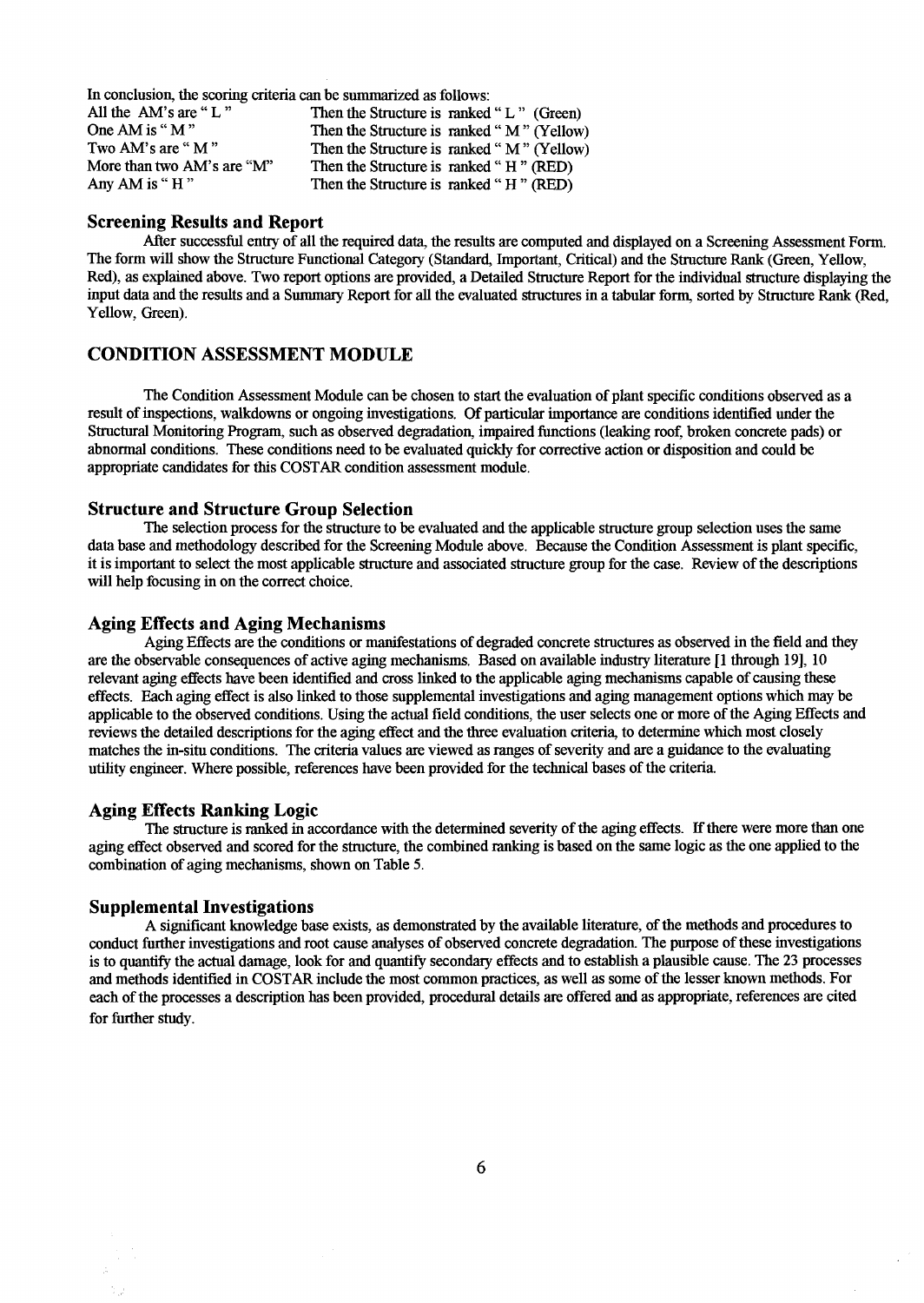# **Aging Management Options**

Similar to the supplemental investigations, the Aging Management Options available to monitor, prevent, mitigate, repair or replace the degraded structure have been identified from the key references. Detailed descriptions, taken from the literature or modified for this application, have been included in COSTAR for 25 different options. Each option has been categorized in accordance with standard industry convention as Preventive, Mitigative or Corrective maintenance and the potential applicability to the observed aging effects has been established. The user may select from the menu the most fitting and effective aging management option in case the structure being evaluated ranks in the Red or Yellow regime.

### **Inspection Periods**

Consistent with the Codes and Standards for concrete (AC1349.3R and ASME XI), recommended Inspection Intervals and frequencies for re-inspection or condition monitoring of degraded concrete structures have been included in COSTAR as follows:

| <b>Structure Rank</b> | <b>Corrective Action</b>         | <b>Inspection Frequency</b> |  |  |  |
|-----------------------|----------------------------------|-----------------------------|--|--|--|
| $H$ (RED)             | <b>Without Corrective Action</b> | 12 Months                   |  |  |  |
| H (RED)               | <b>With Corrective Action</b>    | 24 Months                   |  |  |  |
| M (YELLOW)            | <b>Without Corrective Action</b> | 36 Months                   |  |  |  |
| M (YELLOW)            | <b>With Corrective Action</b>    | 60 Months                   |  |  |  |
| L (GREEN)             | With Or Without CA               | 120 Months                  |  |  |  |

The user may select the appropriate frequency, consistent with the plant conditions and the selected corrective actions (Aging Management Options).

### **Key References**

The principal objective of COSTAR was to provide in a single source document a comprehensive manual of technical data and information regarding aging management of concrete structures and to present this data in a logical and organized fashion for ready access and application. The data contained in the COSTAR data base represents the most applicable data from the references cited below.

- 1. American Concrete Institute, ACI-201.1R-92, "Guide for Making a Condition Survey of Concrete in Service", Detroit, Michigan.
- 2. American Concrete Institute, ACI-349.3R-96, "Evaluation of Existing Nuclear Safety Related Concrete Structures", Detroit, Michigan.
- 3. US Nuclear Regulatory Commission, NUREG-1522, March 1995, "Assessment of Inservice Conditions of Safety . Related Nuclear Plant Structures".
- 4. Oak Ridge National Laboratory, ORNL/NRC/LTR-90/17, March 1991, "Structural Aging Assessment Methodology for Concrete Structures in Nuclear Power Plants".
- 5. Oak Ridge National Laboratory, ORNL/NRC/LTR-90/29, September 1991, "Inservice Inspection and Structural Integrity Assessment Methods for Nuclear Power Plant Concrete Structures".
- 6. Oak Ridge National Laboratory, NUREG/CR-4652 (ORNL/TM-10059), Sept. 1986, "Concrete Component Aging and its Significance Relative to Life Extension of Nuclear Power Plants".
- 7. Oak Ridge National Laboratory, NUREG/CR-6424 (ORNL/TM-13148), March 1996, "Report on Aging of Nuclear Power Plant Reinforced Concrete Structures".
- 8. International Atomic Energy Agency, IAEA-TECDOC-1025, June 1998, "Assessment and Management of Ageing of Major Nuclear Power Plant Components Important to Safety: Concrete Containment Buildings".
- 9. Electric Power Research Institute, EPRI-TR-103835, July 1994, "PWR Containment Structures, License Renewal Industry Report, Rev. 1".
- 10. Electric Power Research Institute, EPRI-TR-103840, July 1994, "BWR Containments, License Renewal Industry Report, Rev. 1".
- 11. Electric Power Research Institute, EPRI-TR-103 842, July 1994, "Class I Structures, License Renewal Industry Report, Rev. 1".
- 12. US Nuclear Regulatory Commission, NUREG-CP-00120, July 1992, "Proceedings of The Fifth Workshop on Containment Integrity".
- 13. Nuclear Energy Institute, NUMARC 93-01, Revision 2, April 1996, "Industry Guideline for Monitoring The Effectiveness Of Maintenance At Nuclear Power Plants".